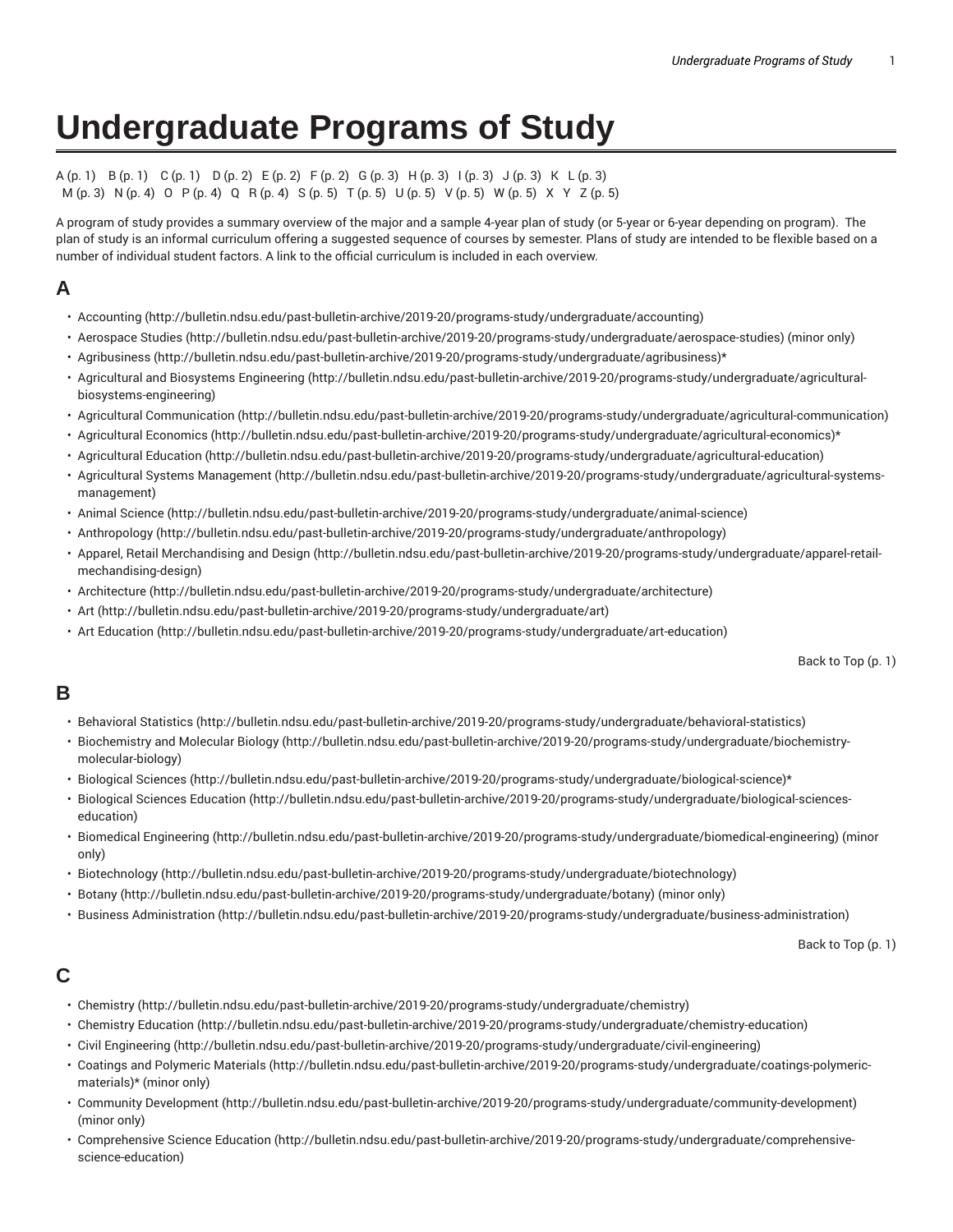#### 2 *Undergraduate Programs of Study*

- Computer Engineering (http://bulletin.ndsu.edu/past-bulletin-archive/2019-20/programs-study/undergraduate/computer-engineering)\*
- Computer Science (http://bulletin.ndsu.edu/past-bulletin-archive/2019-20/programs-study/undergraduate/computer-science)\*
- Computer Science and Mathematics (http://bulletin.ndsu.edu/past-bulletin-archive/2019-20/programs-study/undergraduate/computer-sciencemathematics)
- Computer Science and Physics (http://bulletin.ndsu.edu/past-bulletin-archive/2019-20/programs-study/undergraduate/computer-sciencephysics)
- Construction Engineering (http://bulletin.ndsu.edu/past-bulletin-archive/2019-20/programs-study/undergraduate/construction-engineering)
- Construction Management (http://bulletin.ndsu.edu/past-bulletin-archive/2019-20/programs-study/undergraduate/construction-management)
- Creative Writing (http://bulletin.ndsu.edu/past-bulletin-archive/2019-20/programs-study/undergraduate/creative-writing) (minor only)
- Criminal Justice (http://bulletin.ndsu.edu/past-bulletin-archive/2019-20/programs-study/undergraduate/criminal-justice)\*
- Crop and Weed Science (http://bulletin.ndsu.edu/past-bulletin-archive/2019-20/programs-study/undergraduate/crop-weed-science)

Back to Top (p. 1)

### **D**

• Dietetics (http://bulletin.ndsu.edu/past-bulletin-archive/2019-20/programs-study/undergraduate/dietetics)\*

Back to Top (p. 1)

### **E**

- Earth Science Education (http://bulletin.ndsu.edu/past-bulletin-archive/2019-20/programs-study/undergraduate/earth-science-education)
- Economics (http://bulletin.ndsu.edu/past-bulletin-archive/2019-20/programs-study/undergraduate/economics)\*
- Electrical Engineering (http://bulletin.ndsu.edu/past-bulletin-archive/2019-20/programs-study/undergraduate/electrical-engineering)\*
- Electrical Engineering and Physics (http://bulletin.ndsu.edu/past-bulletin-archive/2019-20/programs-study/undergraduate/electrical-engineeringphysics)
- Elementary Education & Human Development and Family Science (http://bulletin.ndsu.edu/past-bulletin-archive/2019-20/programs-study/ undergraduate/elementary-education-human-development-family-science) (dual degree program with Valley City State University)
- Emergency Management (http://bulletin.ndsu.edu/past-bulletin-archive/2019-20/programs-study/undergraduate/emergency-management)
- English (http://bulletin.ndsu.edu/past-bulletin-archive/2019-20/programs-study/undergraduate/english)
- English Education (http://bulletin.ndsu.edu/past-bulletin-archive/2019-20/programs-study/undergraduate/english-education)
- Entrepreneurship (http://bulletin.ndsu.edu/past-bulletin-archive/2019-20/programs-study/undergraduate/entrepreneurship) (minor and certificate only)
- Environmental Design (http://bulletin.ndsu.edu/past-bulletin-archive/2019-20/programs-study/undergraduate/environmental-design)
- Environmental Geology (http://bulletin.ndsu.edu/past-bulletin-archive/2019-20/programs-study/undergraduate/environmental-geology) (minor only)
- Equine Assisted Activities & Therapies (http://bulletin.ndsu.edu/past-bulletin-archive/2019-20/programs-study/undergraduate/equine-assistedactivites-therapies) (minor only)
- Equine Science (http://bulletin.ndsu.edu/past-bulletin-archive/2019-20/programs-study/undergraduate/equine-science)
- Exercise Science (http://bulletin.ndsu.edu/past-bulletin-archive/2019-20/programs-study/undergraduate/exercise-science)
- Extension Education (http://bulletin.ndsu.edu/past-bulletin-archive/2019-20/programs-study/undergraduate/extension-education) (minor only)

Back to Top (p. 1)

### **F**

- Family and Consumer Sciences Education (http://bulletin.ndsu.edu/past-bulletin-archive/2019-20/programs-study/undergraduate/familyconsumer-sciences-education)
- Finance (http://bulletin.ndsu.edu/past-bulletin-archive/2019-20/programs-study/undergraduate/finance) (major and certificate only)
- Food Safety (http://bulletin.ndsu.edu/past-bulletin-archive/2019-20/programs-study/undergraduate/food-safety) (minor only)
- Food Science (http://bulletin.ndsu.edu/past-bulletin-archive/2019-20/programs-study/undergraduate/food-science)\*
- Food Science and Technology (http://bulletin.ndsu.edu/past-bulletin-archive/2019-20/programs-study/undergraduate/food-science-technology) (minor only)
- Fraud Investigation (http://bulletin.ndsu.edu/past-bulletin-archive/2019-20/programs-study/undergraduate/fraud-investigation) (minor only)
- French (http://bulletin.ndsu.edu/past-bulletin-archive/2019-20/programs-study/undergraduate/french)
- French Education (http://bulletin.ndsu.edu/past-bulletin-archive/2019-20/programs-study/undergraduate/french-education)
- French Studies (http://bulletin.ndsu.edu/past-bulletin-archive/2019-20/programs-study/undergraduate/french-studies) (minor only)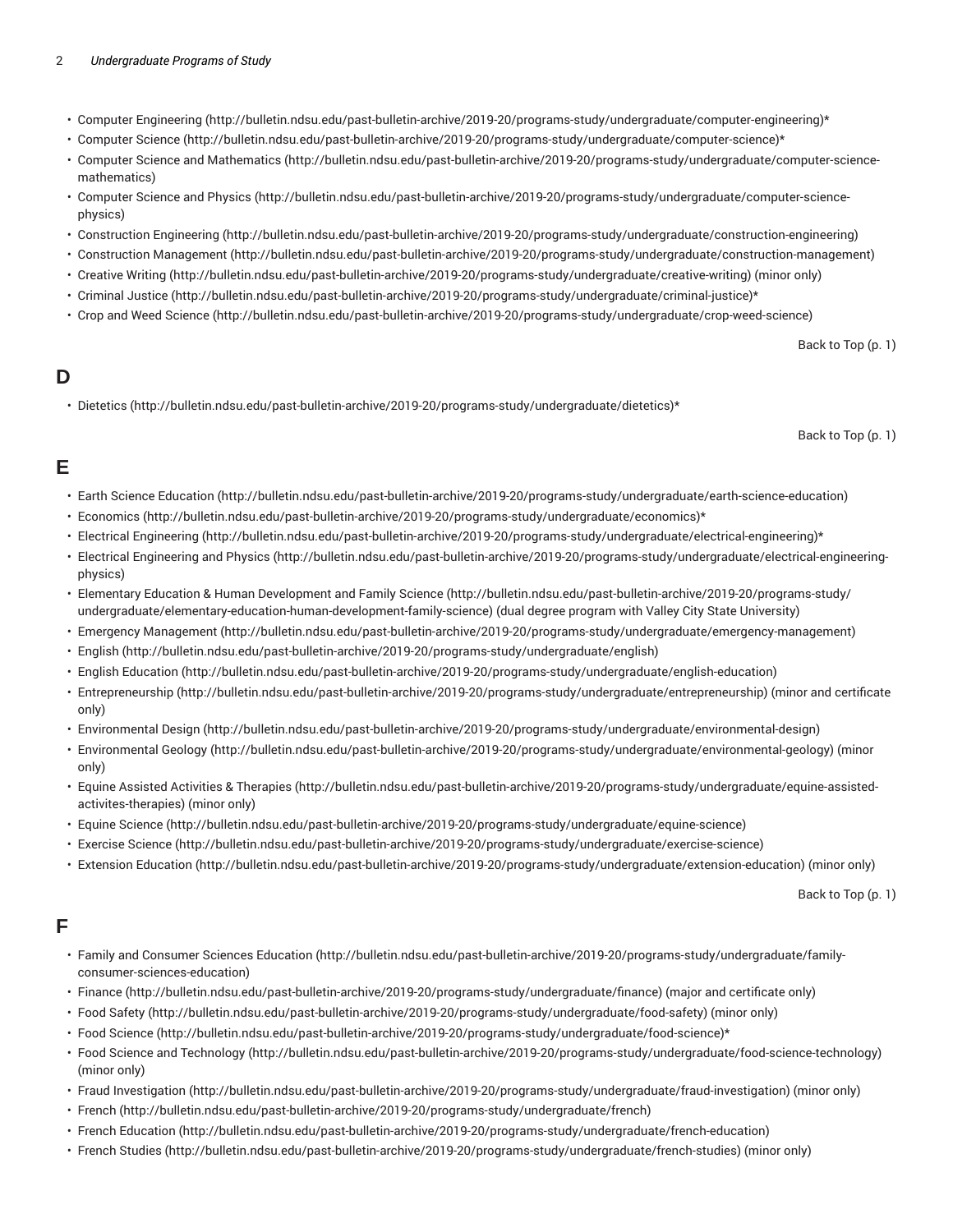Back to Top (p. 1)

### **G**

- General Agriculture (http://bulletin.ndsu.edu/past-bulletin-archive/2019-20/programs-study/undergraduate/general-agriculture)
- Geography (http://bulletin.ndsu.edu/past-bulletin-archive/2019-20/programs-study/undergraduate/geography) (minor only)
- Geology (http://bulletin.ndsu.edu/past-bulletin-archive/2019-20/programs-study/undergraduate/geology)
- German Studies (http://bulletin.ndsu.edu/past-bulletin-archive/2019-20/programs-study/undergraduate/german-studies) (minor only)
- Gerontology (http://bulletin.ndsu.edu/past-bulletin-archive/2019-20/programs-study/undergraduate/gerontology) (minor only)
- Global Business (http://bulletin.ndsu.edu/past-bulletin-archive/2019-20/programs-study/undergraduate/global-business) (second major only)

Back to Top (p. 1)

### **H**

- Health Education (http://bulletin.ndsu.edu/past-bulletin-archive/2019-20/programs-study/undergraduate/health-education)
- Health Services (http://bulletin.ndsu.edu/past-bulletin-archive/2019-20/programs-study/undergraduate/health-services)
- History (http://bulletin.ndsu.edu/past-bulletin-archive/2019-20/programs-study/undergraduate/history)
- History Education (http://bulletin.ndsu.edu/past-bulletin-archive/2019-20/programs-study/undergraduate/history-education)
- Honors Program (http://bulletin.ndsu.edu/past-bulletin-archive/2019-20/programs-study/undergraduate/honors-program) (minor only)
- Horticulture (http://bulletin.ndsu.edu/past-bulletin-archive/2019-20/programs-study/undergraduate/horticulture)
- Hospitality and Tourism Management (http://bulletin.ndsu.edu/past-bulletin-archive/2019-20/programs-study/undergraduate/hospitality-tourismmanagement)
- Human Development and Family Science (http://bulletin.ndsu.edu/past-bulletin-archive/2019-20/programs-study/undergraduate/humandevelopment-family-science)\*

Back to Top (p. 1)

### **I**

- Industrial Engineering and Management (http://bulletin.ndsu.edu/past-bulletin-archive/2019-20/programs-study/undergraduate/industrialengineering-management)
- Interior Design (http://bulletin.ndsu.edu/past-bulletin-archive/2019-20/programs-study/undergraduate/interior-design)
- International Studies (http://bulletin.ndsu.edu/past-bulletin-archive/2019-20/programs-study/undergraduate/international-studies) (second major only)

Back to Top (p. 1)

### **J**

#### • Journalism (http://bulletin.ndsu.edu/past-bulletin-archive/2019-20/programs-study/undergraduate/journalism)

Back to Top (p. 1)

### **L**

- Large Animal Veterinary Technology (http://bulletin.ndsu.edu/past-bulletin-archive/2019-20/programs-study/undergraduate/large-animalveterinary-technology) (minor only)
- Logistics Management (http://bulletin.ndsu.edu/past-bulletin-archive/2019-20/programs-study/undergraduate/logistics-management) (minor only)

Back to Top (p. 1)

### **M**

- Management (http://bulletin.ndsu.edu/past-bulletin-archive/2019-20/programs-study/undergraduate/management)
- Management Communication (http://bulletin.ndsu.edu/past-bulletin-archive/2019-20/programs-study/undergraduate/managementcommunication)
- Management Information Systems (http://bulletin.ndsu.edu/past-bulletin-archive/2019-20/programs-study/undergraduate/managementinformation-systems)
- Managerial Psychology (http://bulletin.ndsu.edu/past-bulletin-archive/2019-20/programs-study/undergraduate/managerial-psychology) (minor only)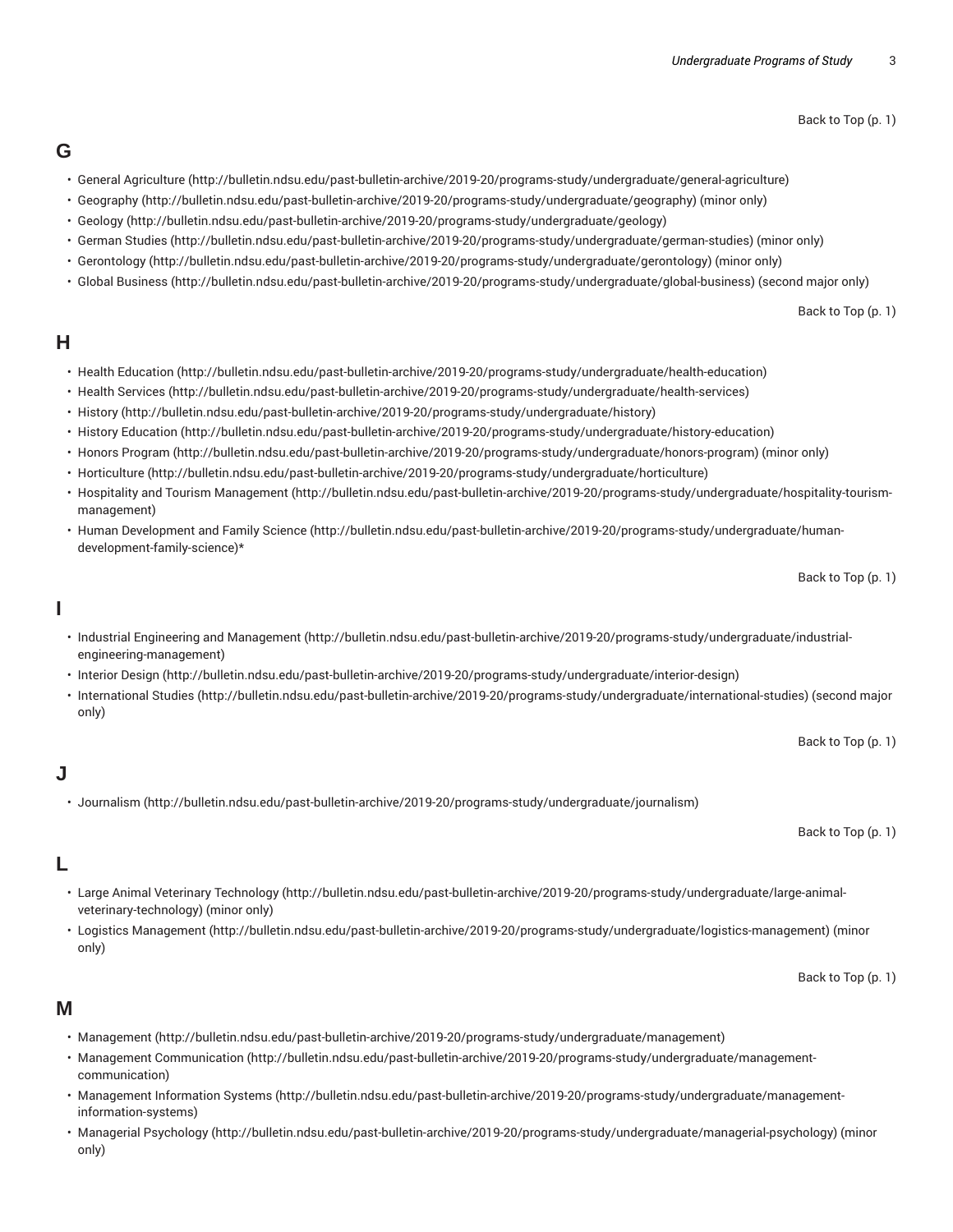#### 4 *Undergraduate Programs of Study*

- Manufacturing Engineering (http://bulletin.ndsu.edu/past-bulletin-archive/2019-20/programs-study/undergraduate/manufacturing-engineering)
- Marketing (http://bulletin.ndsu.edu/past-bulletin-archive/2019-20/programs-study/undergraduate/marketing)
- Mathematics (http://bulletin.ndsu.edu/past-bulletin-archive/2019-20/programs-study/undergraduate/mathematics)
- Mathematics and Computer Science (http://bulletin.ndsu.edu/past-bulletin-archive/2019-20/programs-study/undergraduate/computer-sciencemathematics)
- Mathematics Education (http://bulletin.ndsu.edu/past-bulletin-archive/2019-20/programs-study/undergraduate/mathematics-education)
- Mathematics and Physics (http://bulletin.ndsu.edu/past-bulletin-archive/2019-20/programs-study/undergraduate/mathematics-physics)
- Mathematics and Statistics (http://bulletin.ndsu.edu/past-bulletin-archive/2019-20/programs-study/undergraduate/mathematics-statistics)
- Mechanical Engineering (http://bulletin.ndsu.edu/past-bulletin-archive/2019-20/programs-study/undergraduate/mechanical-engineering)\*
- Medical Laboratory Science (http://bulletin.ndsu.edu/past-bulletin-archive/2019-20/programs-study/undergraduate/medical-laboratory-science)
- Microbiology (http://bulletin.ndsu.edu/past-bulletin-archive/2019-20/programs-study/undergraduate/microbiology)
- Military Science (http://bulletin.ndsu.edu/past-bulletin-archive/2019-20/programs-study/undergraduate/military-science) (minor only)
- Music (http://bulletin.ndsu.edu/past-bulletin-archive/2019-20/programs-study/undergraduate/music)
- Music Education (http://bulletin.ndsu.edu/past-bulletin-archive/2019-20/programs-study/undergraduate/music-education)

Back to Top (p. 1)

### **N**

- Natural Resources Management (http://bulletin.ndsu.edu/past-bulletin-archive/2019-20/programs-study/undergraduate/natural-resourcesmanagement)
- Neuroscience (http://bulletin.ndsu.edu/past-bulletin-archive/2019-20/programs-study/undergraduate/neuroscience) (minor only)
- Nursing (http://bulletin.ndsu.edu/past-bulletin-archive/2019-20/programs-study/undergraduate/nursing)

Back to Top (p. 1)

### **P**

- Pharmacy (http://bulletin.ndsu.edu/past-bulletin-archive/2019-20/programs-study/undergraduate/pharmacy) (includes the pre-pharmacy requirements and the B.S. in Pharmaceutical Sciences)
- Philosophy/Humanities (http://bulletin.ndsu.edu/past-bulletin-archive/2019-20/programs-study/undergraduate/philosophy-humanities)
- Physical Education (http://bulletin.ndsu.edu/past-bulletin-archive/2019-20/programs-study/undergraduate/physical-education)
- Physics (http://bulletin.ndsu.edu/past-bulletin-archive/2019-20/programs-study/undergraduate/physics)\*
- Physics and Computer Science (http://bulletin.ndsu.edu/past-bulletin-archive/2019-20/programs-study/undergraduate/computer-sciencephysics)
- Physics Education (http://bulletin.ndsu.edu/past-bulletin-archive/2019-20/programs-study/undergraduate/physics-education)
- Physics and Mathematics (http://bulletin.ndsu.edu/past-bulletin-archive/2019-20/programs-study/undergraduate/mathematics-physics)
- Political Science (http://bulletin.ndsu.edu/past-bulletin-archive/2019-20/programs-study/undergraduate/political-science)
- Precision Agriculture (http://bulletin.ndsu.edu/past-bulletin-archive/2019-20/programs-study/undergraduate/precision-agriculture)
- Professional Selling (http://bulletin.ndsu.edu/past-bulletin-archive/2019-20/programs-study/undergraduate/professional-selling) (certificate only)
- Psychology (http://bulletin.ndsu.edu/past-bulletin-archive/2019-20/programs-study/undergraduate/psychology)
- Public Health (http://bulletin.ndsu.edu/past-bulletin-archive/2019-20/programs-study/undergraduate/public-health) (minor only)
- Public History (http://bulletin.ndsu.edu/past-bulletin-archive/2019-20/programs-study/undergraduate/public-history)
- Publishing (http://bulletin.ndsu.edu/past-bulletin-archive/2019-20/programs-study/undergraduate/publishing) (certificate only)

Back to Top (p. 1)

### **R**

- Radiologic Sciences (http://bulletin.ndsu.edu/past-bulletin-archive/2019-20/programs-study/undergraduate/radiologic-sciences)
- Range Science (http://bulletin.ndsu.edu/past-bulletin-archive/2019-20/programs-study/undergraduate/range-science)
- Reliability Engineering (http://bulletin.ndsu.edu/past-bulletin-archive/2019-20/programs-study/undergraduate/reliability-engineering) (minor only)
- Religion (http://bulletin.ndsu.edu/past-bulletin-archive/2019-20/programs-study/undergraduate/religious-studies) (minor only)
- Respiratory Care (http://bulletin.ndsu.edu/past-bulletin-archive/2019-20/programs-study/undergraduate/respiratory-care)

Back to Top (p. 1)